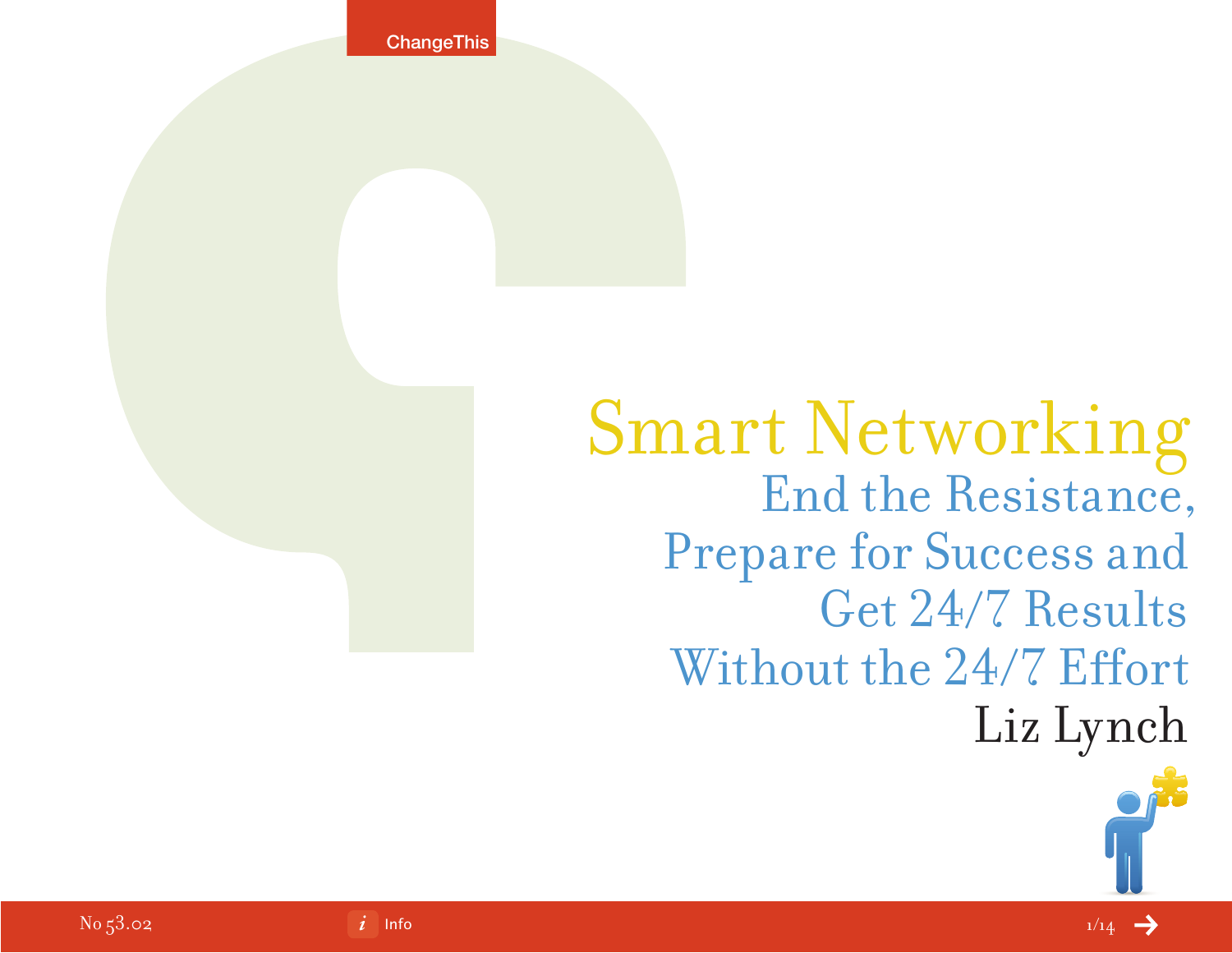# Networking is Easier Than You Think

What would you strive to accomplish if you knew you had the support of the right people? Would you finally quit your job and become your own boss? Expand your business in a totally new direction? Attempt a whole new profession altogether? Whatever path you dream of pursuing, there are people out there who can help. So why aren't you meeting them?

The traditional view of networking that many hold is a narrow one. Not something you'd do unless you needed a new job, or perhaps a favor. But those who really understand the power of a network know how that power can be harnessed for so much more. And yet, even if the idea of having a lifelong support system to help you through any goal you would want to strive for is highly appealing, the thought of what you might have to go through to build it isn't. So you put your big goals on the backburner, and wake up Monday morning in the same place you were the Monday before, and the Monday before that.

Though it may be hard to grasp, networking is much easier than you think. Forget the myth that you need to be an extrovert to network well. You don't. Or that you must network nonstop. Absolutely not. Or that networking is all about working the room at a big event with a big fake grin plastered on your face. Far from it.

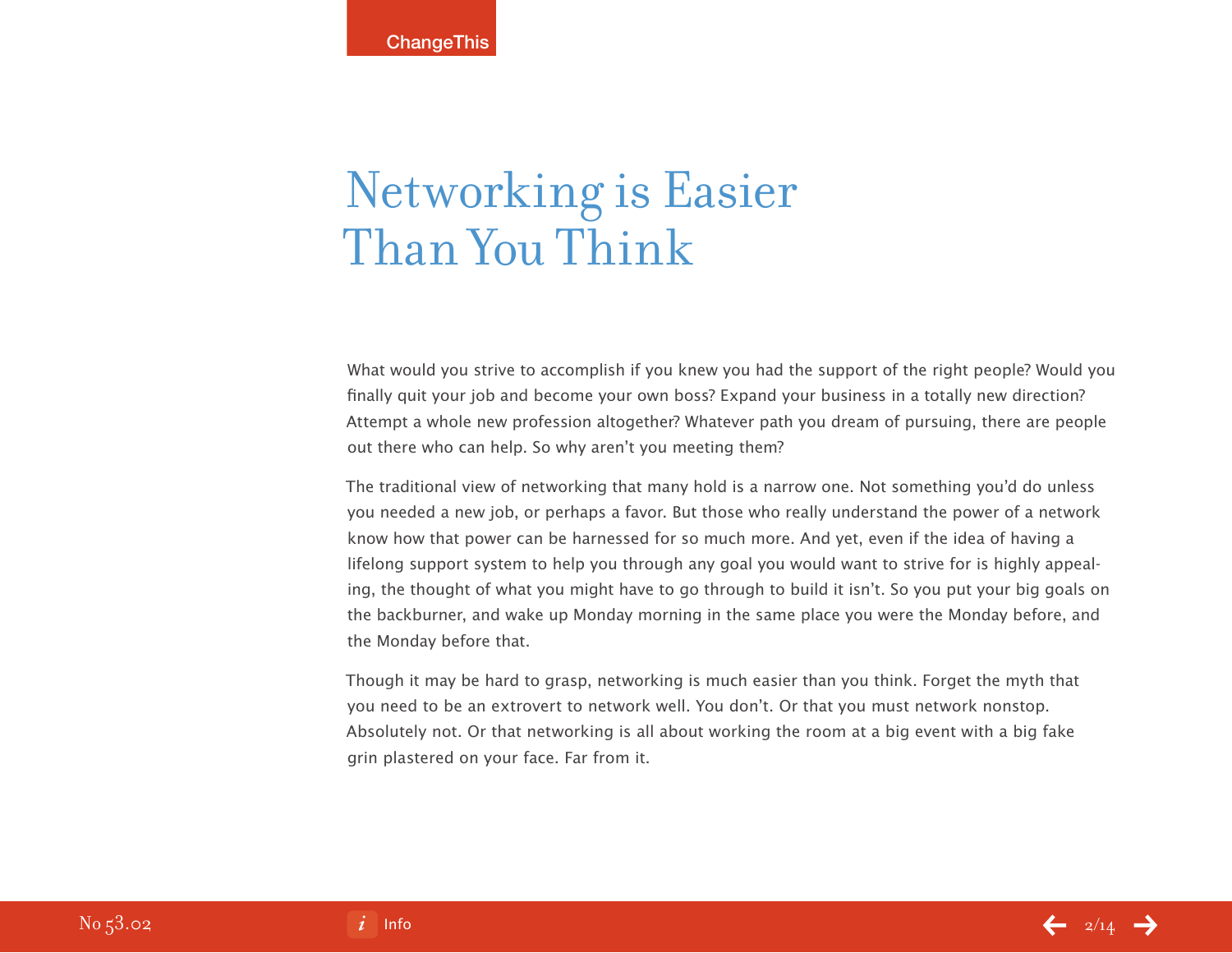As an introvert, networking isn't something that came naturally to me, and I avoided it for as long as possible. Not until I left corporate America in October 2000 to start my own business did I have to learn to embrace it. But as chief, cook and bottle washer for my new company, I was also strapped for time. So when I started to figure out how to network, I automatically looked for ways to expend less time and energy while still getting results.

Which shortcuts could I take? How could I multi-task? What's most important? What's nice to do, but not that critical? The more focused and strategic I was about the process, the better quality relationships I built, and the more my business grew.

Right from the start I learned to network smart so I didn't have to network hard. I could get in, get out, and get back to work. And you can make the leap too. All that's required is a shift in your mindset and an understanding of the key principles of smart networking.

Whatever path you dream of pursuing, there are people out there who can help. So why aren't you meeting them?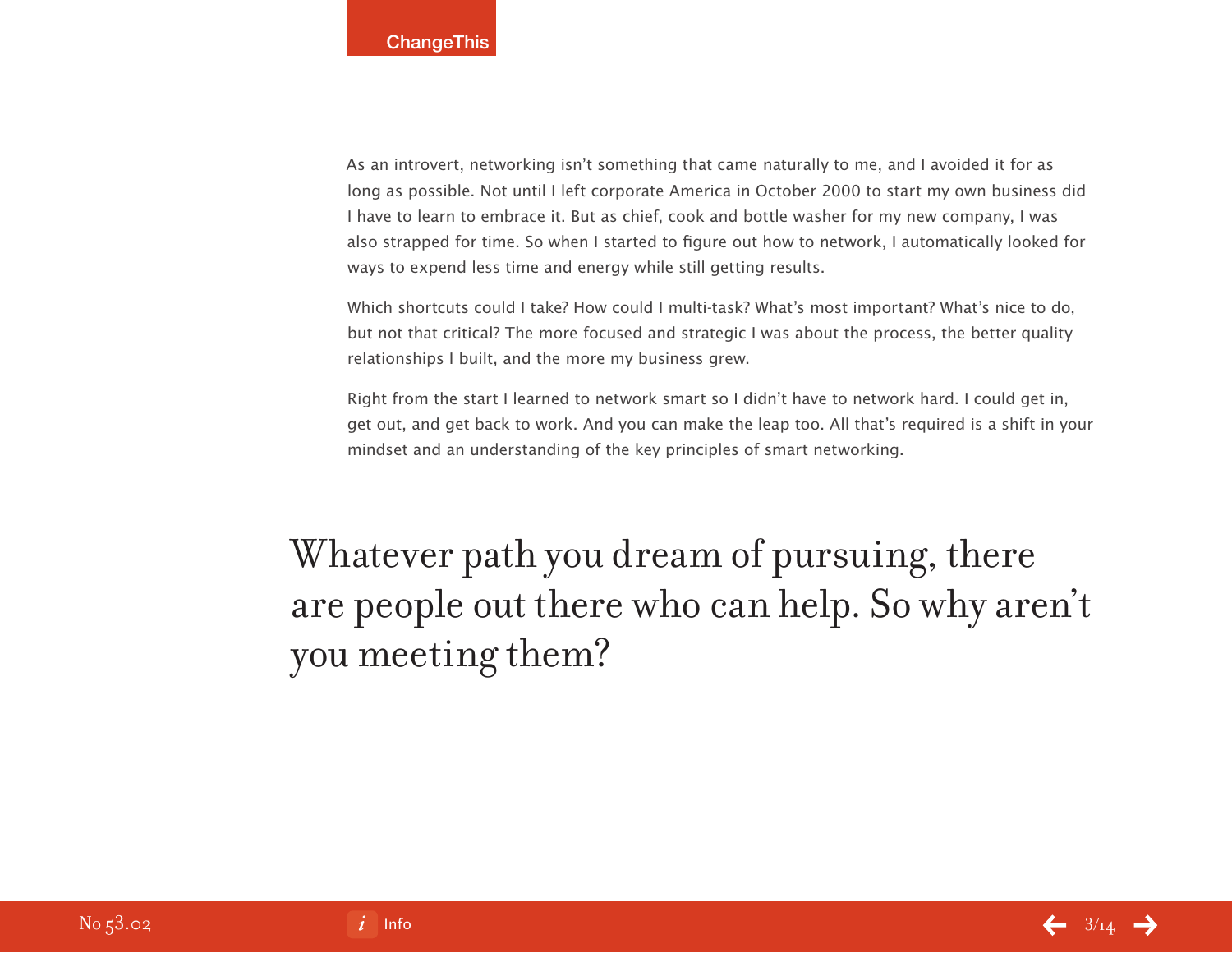### Broaden Your View of How Your Network Can Help

Much of what holds people back from networking is a lack of understanding how broad a role their networks can play in helping them succeed in today's world. So many professionals are stuck on the idea that networking is just about job hunting or selling that they can't see tapping into their contacts for any other reasons. But, in fact, leveraging our networks can help us mitigate a variety of challenges we face every day:

**Information overload.** With more information coming at us from more sources and more devices, we need help sorting, filtering, and making sense of it quickly. Access to experts and a variety of opinions will help us get our questions answered quickly, find untapped opportunities, make better decisions and be more effective in our jobs.

**Commoditization.** Our prospects are facing information overload too. We need to be able to break through the clutter so that those who need to know about our work take notice. The contacts in our network are our extra eyes and ears in the market, channeling opportunities to us wherever they see a need, and recommending our products and services. When everything else is equal, a strong endorsement from a trusted source can tip the scales in our favor.

**Increasing demands on time.** To compete in a faster-paced world, we need to get more done in a shorter amount of time. No one can do it all anymore. We have to parallel process and gather support and resources. We also have to cut to the chase and look for reasonable shortcuts. Instead of spending more hours in the office gathering and analyzing information, a phone call to the right source can save us a great deal of time.

**Lack of security.** Despite how well we may be performing, fat and happy isn't forever. No matter how comfortable we are now or how secure we may feel, any number of forces completely out of our control can change our situation. Overnight, thousands of Lehman employees lost their jobs

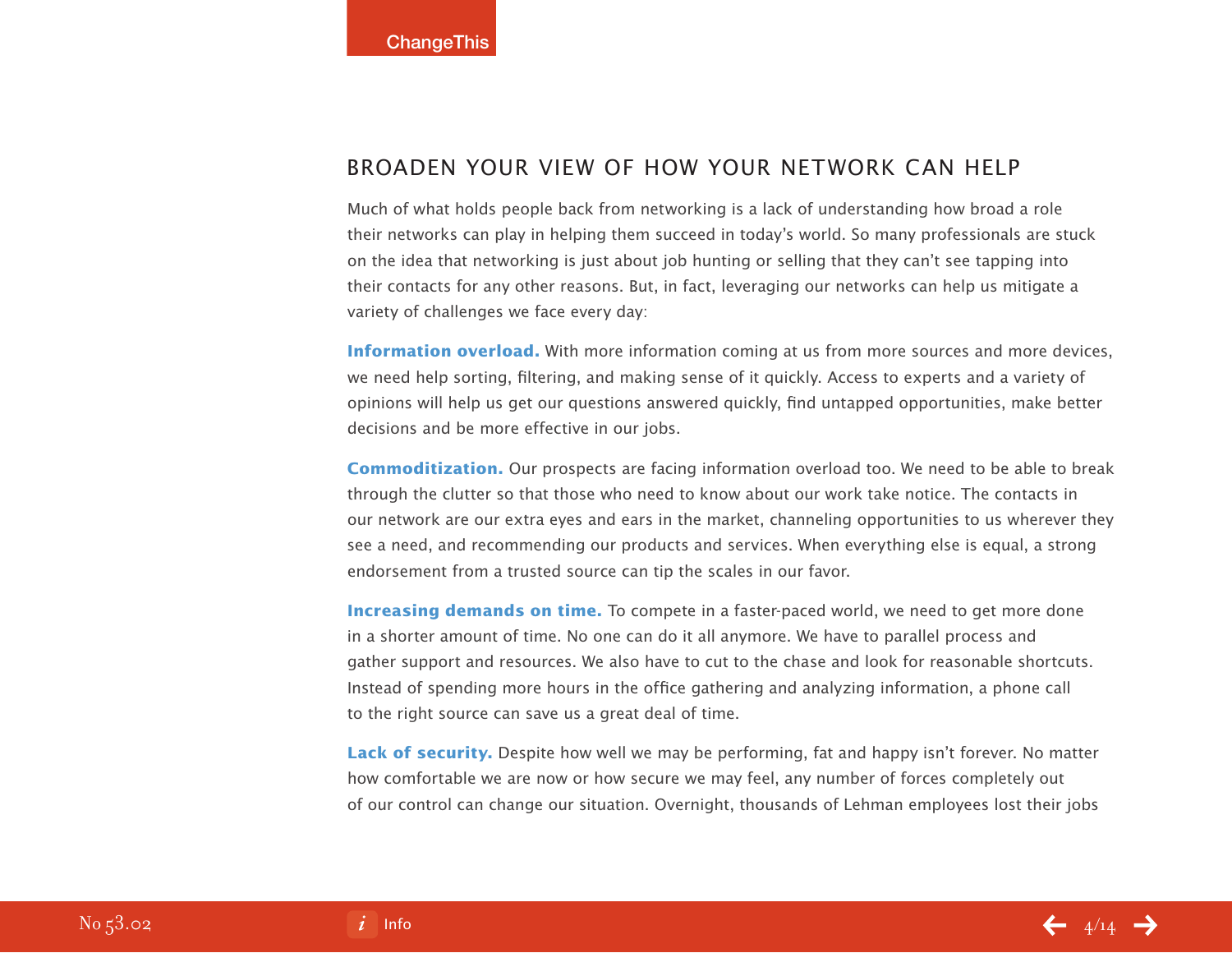and small business owners lost access to credit. Relationships give us the flexibility and support to adapt when the rug is pulled out from under us. They can help us get back on our feet more quickly.

When we open our eyes to how much our networks can help us—if we let them—we'll start to place a higher value on our relationships and take better care of them. Not only will we improve our networking skills in the process, but we'll also strengthen our connections and ensure our contacts will be there when we need them.

## Leveraging our networks can help us mitigate a variety of challenges we face every day.

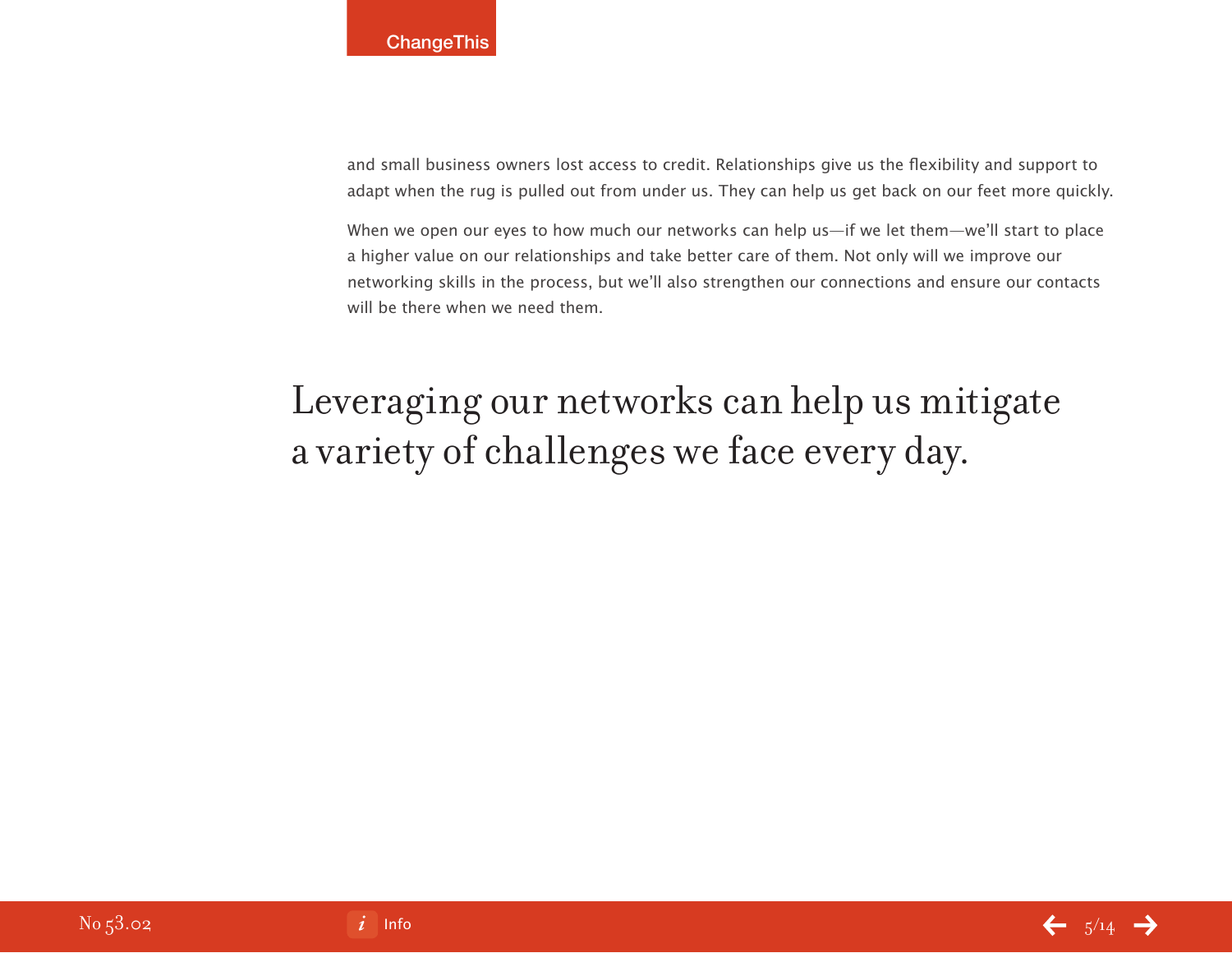## Break Out of Your Comfort Zone

Change is hard. But change that you initiate is easier to manage than change that's forced on you. Sooner or later, networking will be a part of your life, by your choice or someone else's. When you make the decision, you have more control over both the timing and the method. This will keep networking from becoming overwhelming and stressful, and greatly improve your overall results. And the sooner you start, the sooner you can reap the benefits.

## Change is hard. But change that you initiate is easier to manage than change that's forced on you.

You might take comfort in knowing that you already have a base level of contacts and connections already, no matter how small it may be. Anyone outside of your family that you potentially can call on for support, insight and advice is in your network. Now, you may not know how to tap into your network effectively, or be comfortable asking for help. And you may not have all the people you need or have a methodical way of adding them effortlessly and deliberately. But having that base level of networking contacts means you already have a base level of networking skills to build on.

You might be waiting for a bolt of confidence to strike before you get up enough courage to put yourself out there, but confidence doesn't magically appear. Instead, confidence comes partly through knowledge, being able to see what the process looks like and knowing intellectually that it's all very doable. But confidence also comes from trusting yourself, taking a deep breath and plunging right in. Once you have the experience of re-surfacing not just unscathed and intact, but more significantly, with one or two small successes under your belt, you'll wonder why you ever waited so long to get started.

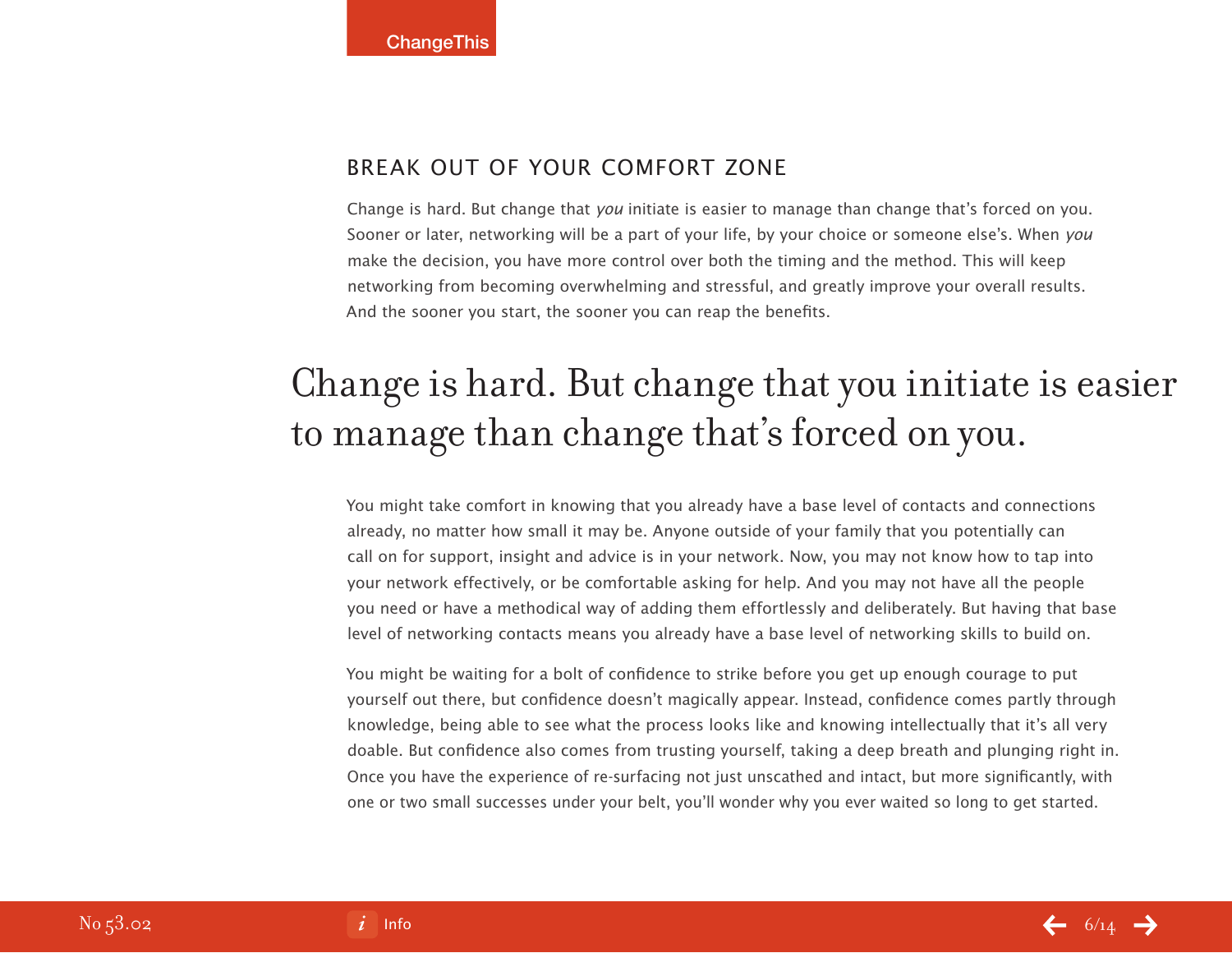## Learn How Networking is Different Today… AND USE THAT TO YOUR ADVANTAGE

In many ways, networking is the same as it's always been: building rapport with someone, getting to know each other through conversation, staying in touch, and finding ways to help. The big difference is that before the Internet, we were limited to networking within our own geographies and primarily face-to-face. Now, the whole world is open to us and we can do business with people we've never met, or even spoken to on the phone.

There's good news and bad news to this depending on you look at things. For some, building relationships remotely is more comfortable than face-to-face interaction, so taking some of their networking online will be a big relief. For others who enjoy the tried and true structure of in-person networking groups and events, the adjustment to newer, more self-directed online networking can take some getting used to.

Online networking can seem like the Wild West, but here are some things that can help take the saddle sores out of your journey:

**Prepare to share.** People are making decisions about whether to network with you based on what information is available. You can easily build a mountain of evidence in your favor by sharing your knowledge and expertise on your business blog, and by filling out your online profiles on the social networking sites you belong to so others can learn more about you. Because we expect to find information online about the people and companies we're interested in, a dearth of it can leave you vulnerable to competitors who are maximizing these channels.

**Keep the bikini shots offline.** At the same time, be aware of sharing too much information about yourself. While your washboard abs may get attention, it's probably not the kind you're looking for. You want to present yourself professionally at all times, and preferably, fully clothed.

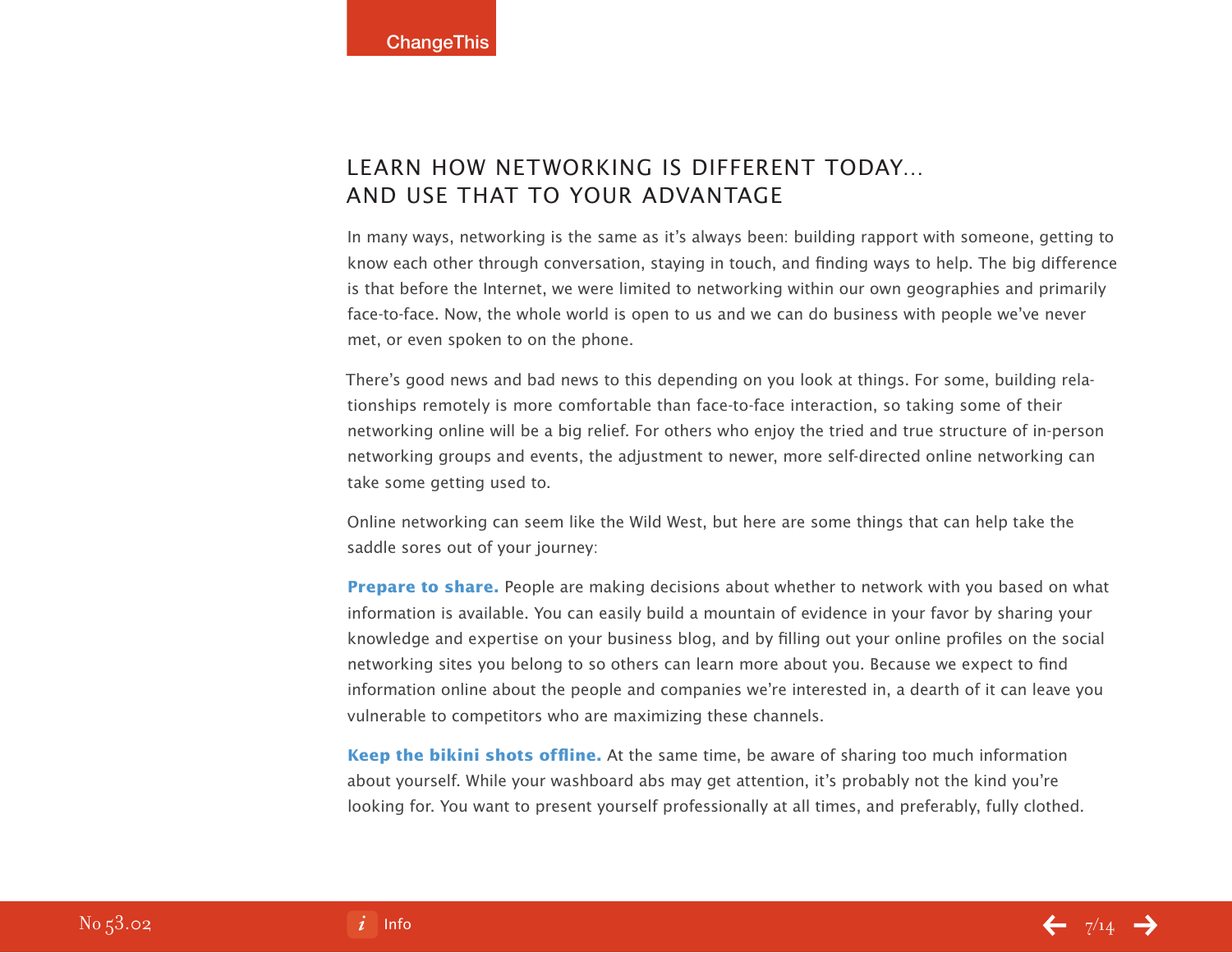**Dial down the sales persona.** When networking face-to-face, you never want to come across as sales-y, more interested in pushing your product than building a true relationship. Online, it's even more important that you take the time to integrate yourself into the community and interact with other members, rather than start to blast sales messages just because you can. Remind yourself that there's a real person behind every online profile, not a dollar sign.

## Remind yourself that there's a real person behind every online profile, not a dollar sign.

**Adapt your communication.** With more ways to communicate, many people are developing their own preferences for staying in touch. In person meetings and phone call follow ups have been supplemented by opt-in emails, mobile texting, blog commenting, and direct messaging through social networking sites. Finding out how your contacts prefer to be contacted will increase your chances of getting a favorable response every time.

**Keep tabs on your time.** It's easy to spend too much time online or too little. Finding the right balance can be difficult at first. To leverage online tools, you need to actively use them. Setting up your blog or online profile and sitting back waiting for your inbox to chime is just as futile as paying your membership dues to a networking group, but never going to any meetings. Without the structure of monthly events, you need to make your own time to connect with other members on the site. At the same time, you need to focus on the highest impact activities so you use your time wisely.

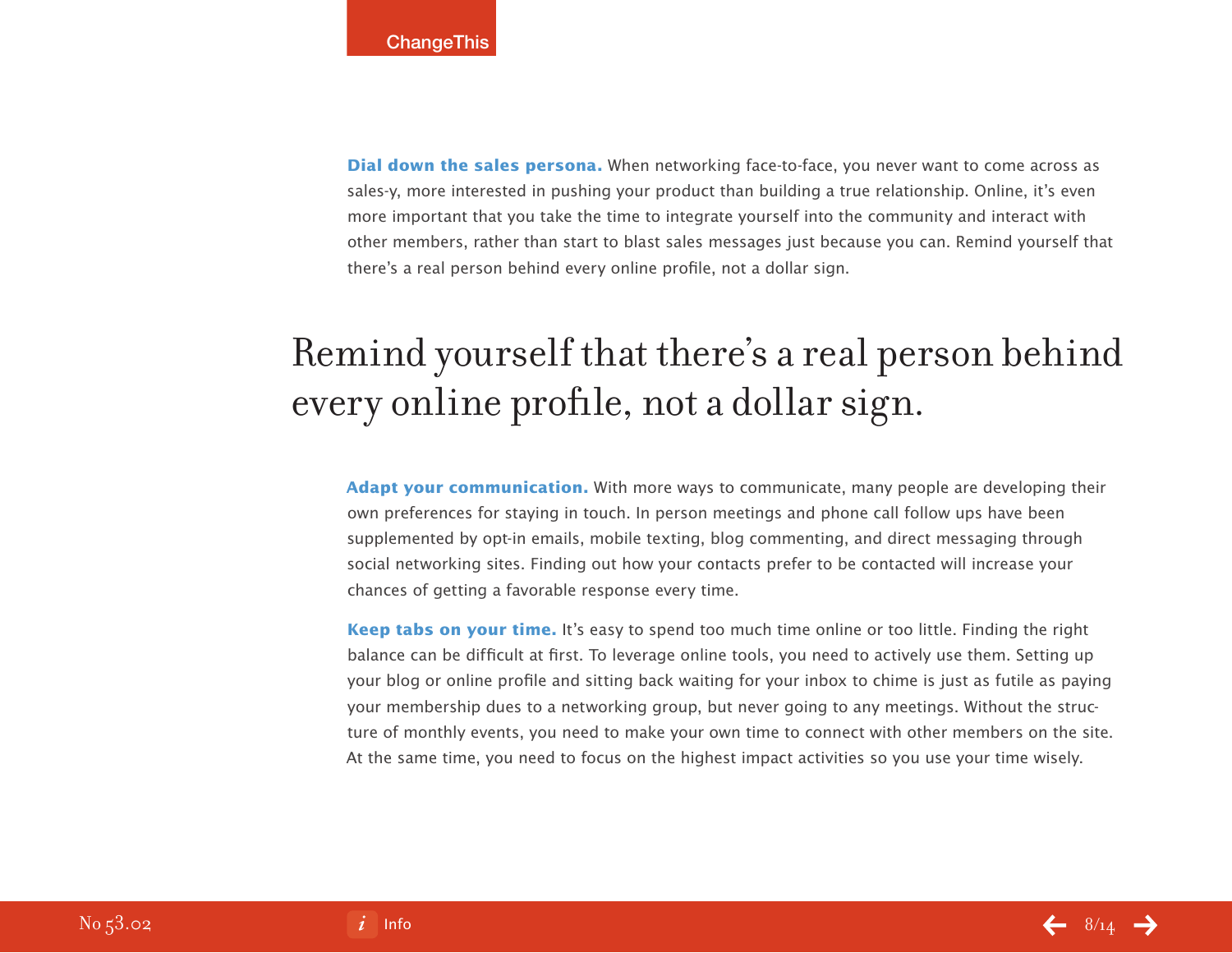**Remember that everything is on the record.** On occasion, you may feel a strong urge to post a sarcastic comment or write a harsh private message. While live conversations can usually remain private, just about any online communication can resurface and come back to haunt you. Always put your best self forward, take the high road, and don't put anything in writing online that you wouldn't want to see on the front page of The New York Times.

In many ways, networking today is easier than it's ever been. With the open lines of communication and readily-available information, people can find their way to you and sell themselves on working with you without much intervention on your part. If you're comfortable with these new rules, or can easily adapt to them, you'll thrive in this environment.

Yet, while online tools can automate and facilitate a lot of your networking, face-to-face interaction is still important. Sometimes the best place to connect, or re-connect with someone you really want to reach is in person, and you want to have the skills to maximize those opportunities. Starting online, however, can help you gain confidence in your connection skills and help take the edge off when that first meeting occurs.

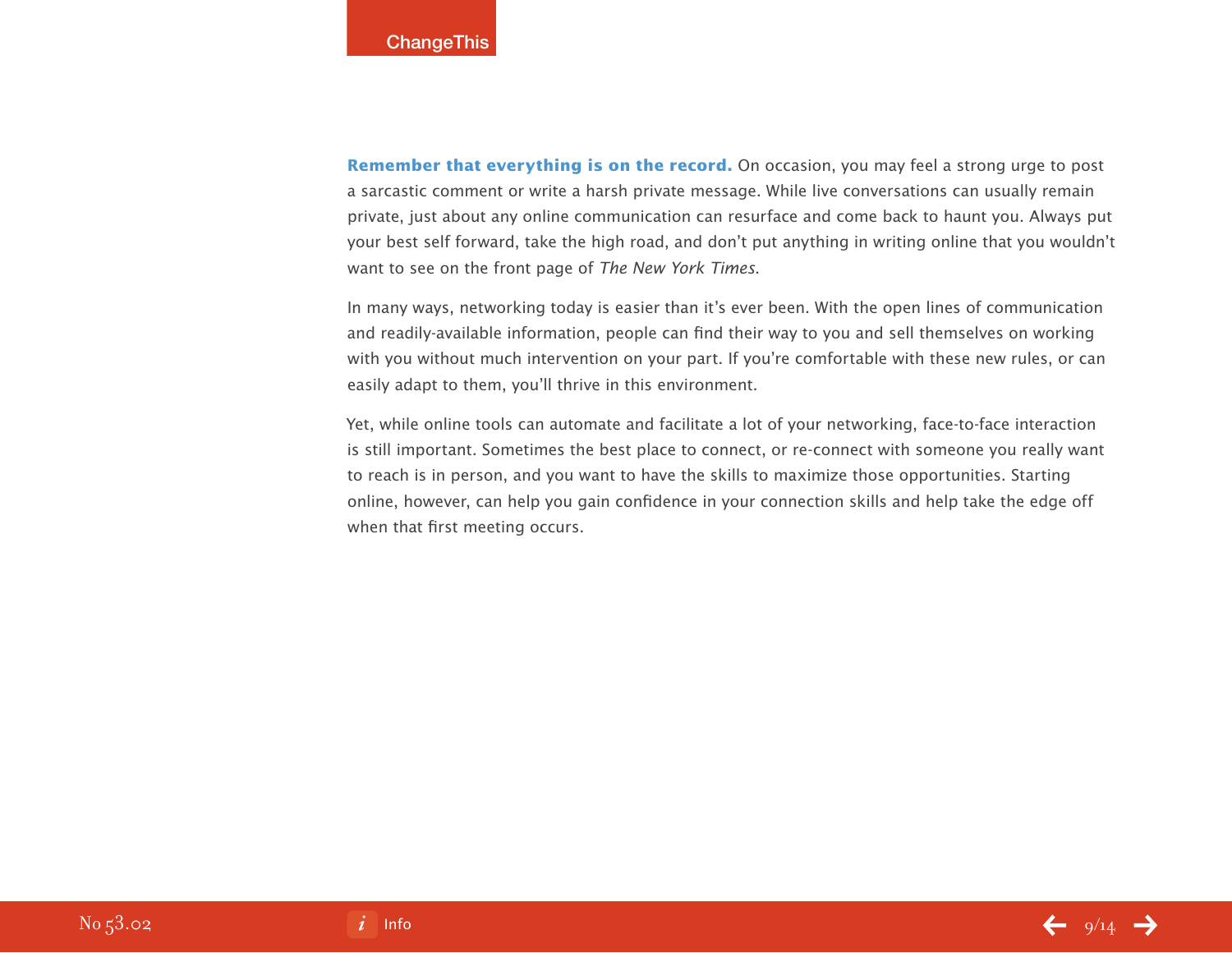### Network Smarter, Not Harder

Consistent participation with networking is one of the keys to ensuring your contacts will be there to help when you need them. But, you can't spend all your time networking, and even if you could, you probably wouldn't want to. That's where smart networking comes in.

Smart networking is for anyone interested in generating networking leverage. Instead of having to network actively 24/7 to bring in a steady stream of results, by integrating face-to-face contact with online social media, you can be in more places at once and attract opportunities automatically.

### **Smart networking works because it:**

**...is driven by purpose.** When most people begin networking, they approach it haphazardly, showing up at events and meeting whoever happens to be there. Smart networking starts by defining our goals. These goals should then determine whom we ought to have in our network, which in turn, should help us decide where best to meet them. We don't waste time at the wrong events or in following up when it's not the right fit.

**...adds value and removes pressure.** Even though clarifying our objectives is important, we never lead a conversation with what we want. Instead, smart networking puts a deliberate focus on the needs and feelings of other people first. Without the transactional churn and burn mentality, people stay in our network longer and are more wiling to help us when we need it. We don't need to build a huge Rolodex if we build a responsive one.

**...leverages tools that multiply our productivity.** Rather than meeting people and interacting with them one-to-one, smart networking takes advantage of online tools and services that help us reach people on a one-to-many basis. They also make us available to network around the clock. People can learn about us and communicate with us at any time of day. In effect, we're always ready, willing and able to network, even when we're asleep.

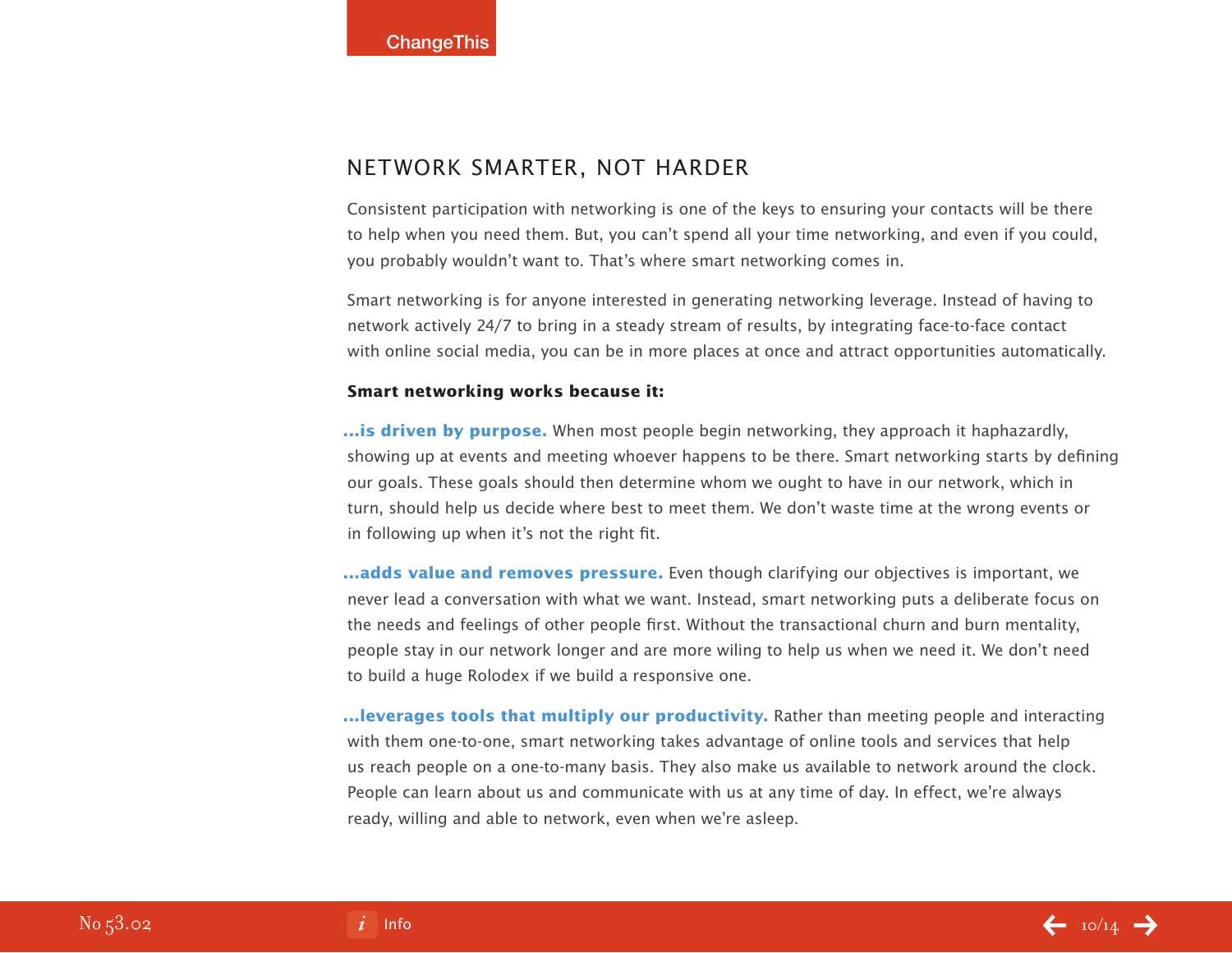**...pulls people into our orbit.** A common complaint with networking is that it's time consuming. Making connections, following up, learning more about each other, and discussing ways to work together all take time. Smart networking, on the other hand, helps us take shortcuts by attracting people already primed to work with us. They've learned about our expertise by what we've shared through blogging, social networking and other visibility strategies, and they know how we would fit into what they're doing. This saves us enormous time and energy compared to knocking on every door ourselves and starting every conversation from square one.

## By integrating face-to-face contact with online social media, you can be in more places at once and attract opportunities automatically.

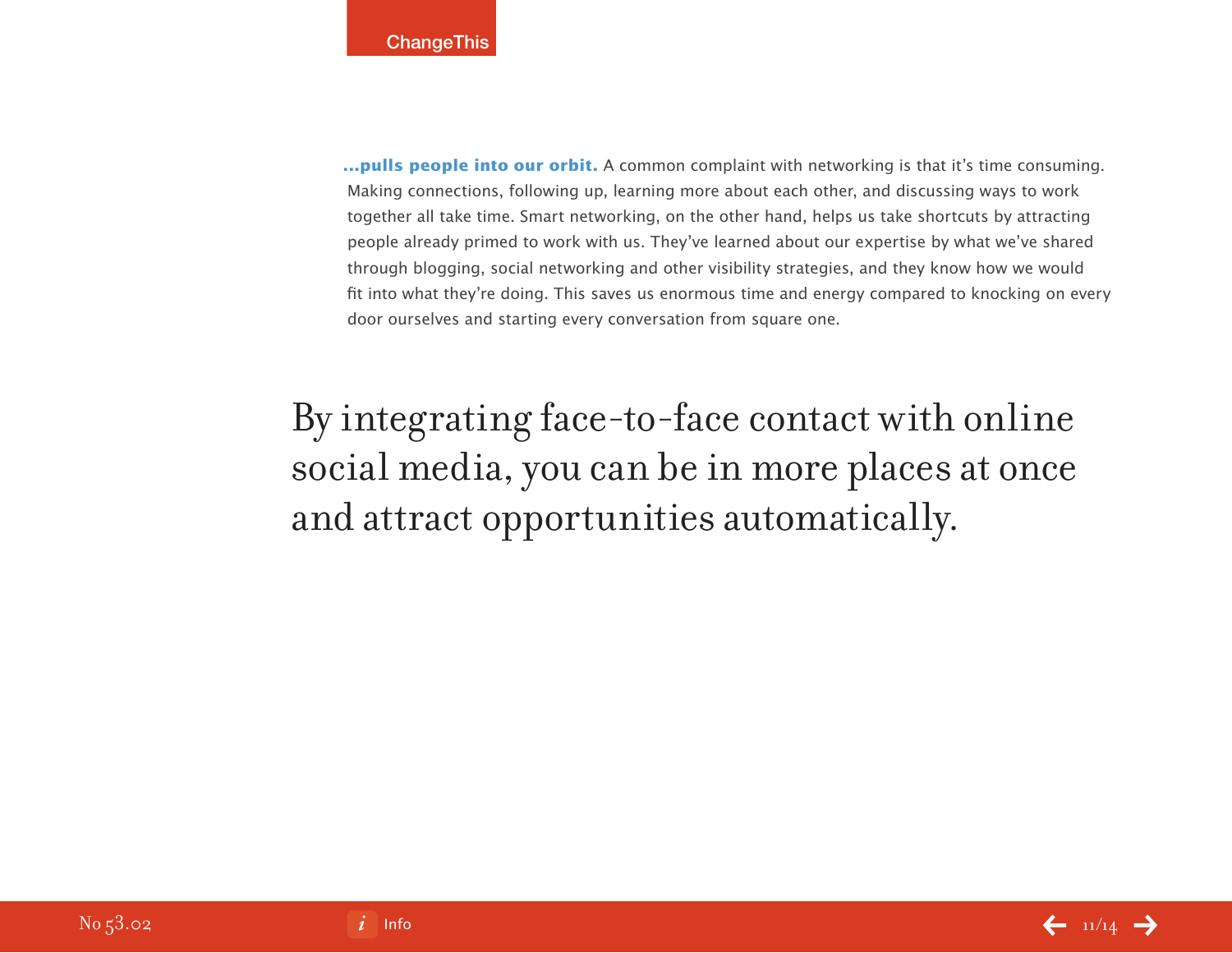### Are You Ready for Smart Networking?

In truth, smart networking isn't any more difficult than regular networking, but it does require more thought and preparation before you put yourself out there. Ironically, few people bother to do this advanced groundwork, but it's exactly this preparation that will make the rest of your networking activities smoother and easier. Smart networking also calls for a multi-channel approach, integrating in person or online strategies appropriately for maximum effectiveness.

## Smart networking requires more thought and preparation before you put yourself out there.

If you've finally made the commitment to yourself to learn to network once and for all, or if you're looking for a way to take your relationship building skills to the next level, jump onto the path towards smart networking:

**First, get into the right mindset.** You need an internal guidance system to help you navigate through different situations that might come up, and give you the foundation to make the actual techniques work. Understanding the value of networking in your life and being willing to try things that might be uncomfortable at first will get your over the hump.

**Second, perfect your one-to-one skills.** With all that we can do online and over the phone nowadays, connecting live one-to-one seems expensive and time consuming by comparison. Yet, in some cases, it's still highly valuable to reach out to someone in person. You want to make sure that every time you have a face-to-face interaction, you can take full advantage of the opportunity. This means being able to introduce yourself with impact to automatically attract the people you're looking

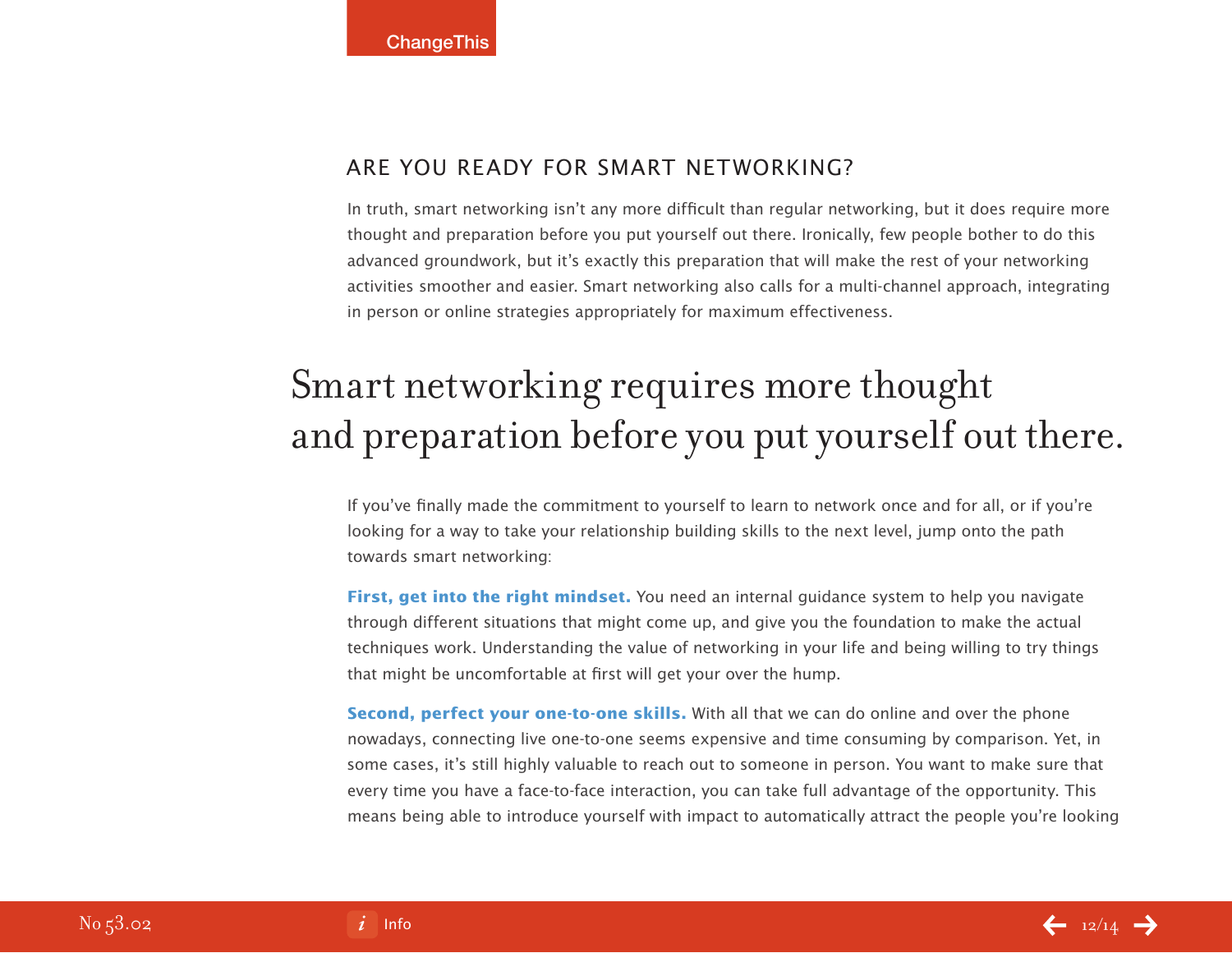for, knowing how to start relationships off on the right foot, and understanding how to nurture those relationships over the long term.

**Third, leverage platforms to network one-to-many.** You can turbo charge your networking overall by supplementing or transitioning some of your one-to-one connection strategies with those that get you in front of more people on a one-to-many basis. Build some visibility and an online presence to get known more broadly and deeply. Boosting your name recognition will help attract more people and more possibilities into your life without extra effort on your part.

And finally, choose the right mix of activities for YOU. While there are many different ways to build relationships in person and online, you don't want to pack your day with nonstop networking. You have real work to do. It's important, therefore, to choose the appropriate strategies based on what you want to achieve, and taking into account which activities you might enjoy most. Then develop a game plan and schedule to keep yourself on track

Who are you serving by continuing to put your dreams on hold? The people who can change your life and transform those dreams into reality are out there. You just need to meet them. What are you waiting for? **S**